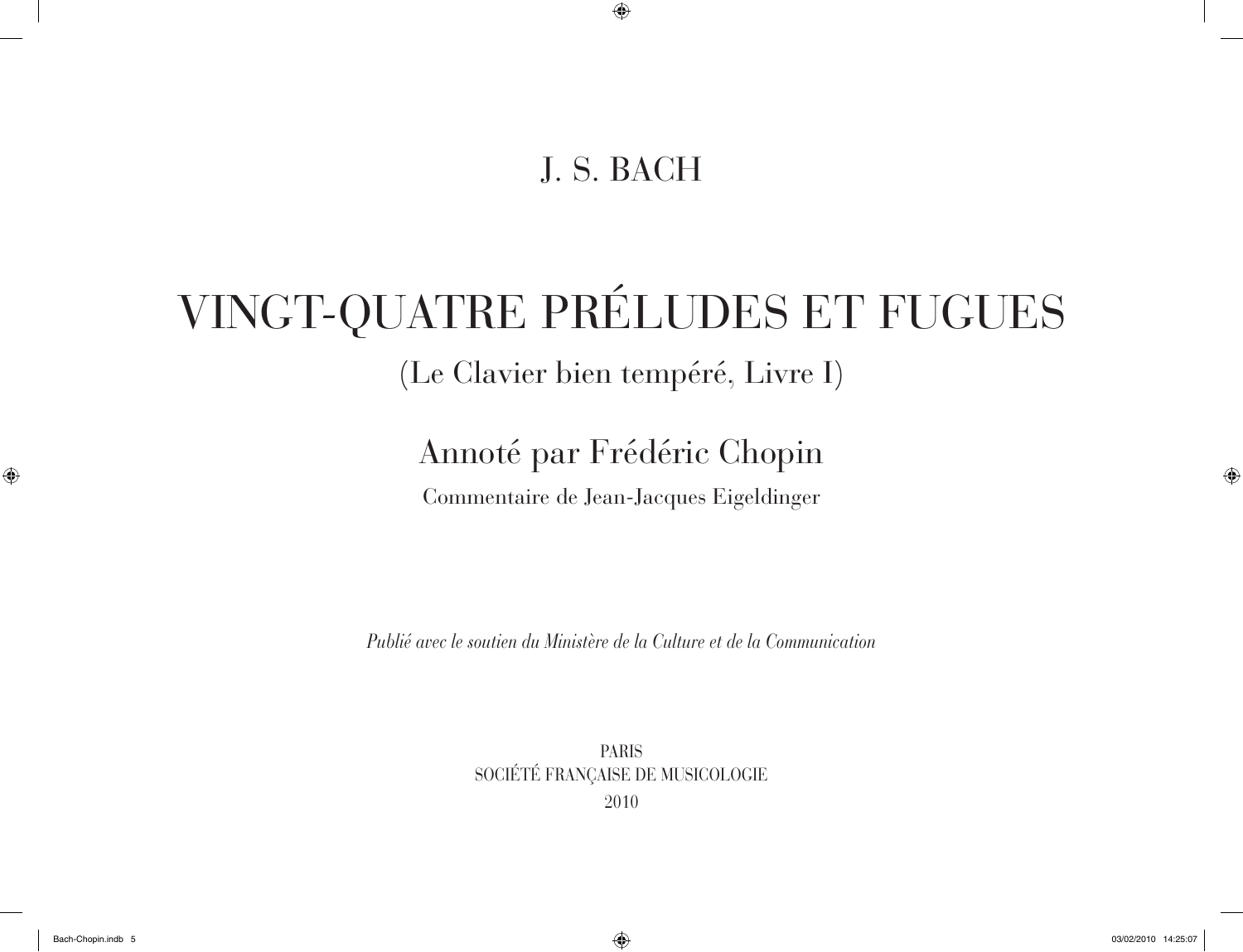### **COMMENTAIRE**

*Cela ne s'oublie jamais.1*

#### Chopin et J. S. Bach

Chopin et le culte de Jean Sébastien Bach : beau et grand chapitre de l'histoire de la musique — qui attend encore d'être approfondi à la lumière de sources et de réflexions nouvelles2 . À une époque décisive dans l'essor de la *Bachforschung,* quelle perception du Cantor le maître polonais a-t-il eu à travers les diverses phases de son existence ? Qu'a-t-il connu de cette production, et au gré de quelles circonstances<sup>3</sup> ? Quels textes musicaux

1. Chopin à propos du *Wohltemperiertes Klavier.* Souvenirs de Friederike Streicher reproduits in Friedrich Niecks, *Friedrich Chopin als Mensch und als Musiker,* trad. W. Langhans (Leipzig : Leuckart, 1890, 2 vol.), t. II, p. 367.

2. Cf. Éléments de bibliographie, p. LXXI.

3. Lors de son séjour à Berlin en septembre 1828, Chopin entendit avec ravissement la *Cäcilien-Ode* de Haendel à la Singakademie. Mais le jeune homme timide qui n'osa pas alors aborder Mendelssohn eut-il vent de la préparation de la *Matthäus-Passion* ? Cf. *Korespondencja Fryderyka Chopina* [*KFC*], Bronisław Edward Sydow (éd.) (Varsovie : Państwowy Instytut Wydawniczy, 1955, 2 vol.), I, p. 83 (20 septembre 1828). Dans les séances de quatuor de Baillot, qu'il fréquenta assidûment de 1832 à 1836, Chopin aura pu entendre à deux occasions (31 janvier et 7 février 1835) les Sonates pour violon et clavier BWV 1016 et 1014 de Bach, jouées par Baillot et Ferdinand Hiller : cf. Joël-Marie Fauquet, *Les sociétés de musique de chambre à Paris de la restauration à 1870* (Paris : Aux Amateurs de livres, 1986), p. 259 et p. 325. Avec F. Hiller et Liszt, il avait joué dans la salle du Conservatoire (15 décembre 1833) un *Allegro* du Concerto en *ré* mineur BWV 1063 pour trois claviers. Dans une lettre à Józef Elsner, son ancien professeur de contrepoint, Chopin déplore certain statisme du répertoire de la Société des Concerts : « Quant au Conservatoire, il vit sur d'anciennes symphonies qu'il connaît par cœur, et c'est un bonheur pour le public s'il lui est donné d'entendre ici ou là un fragment de Haendel ou de Bach» (*KFC*, II, p. 9) (30 juillet 1840). Or Haendel y est joué bien davantage. Il est tout à fait exceptionnel de voir programmer, le 12 janvier 1840, les deux numéros suivants : « — 2. Air de la Passion [saint-Matthieu], oratorio de Bach, chanté par M. Alexis Dupond, avec accompagnement obligé de hautbois, exécuté par M. Vogt. — 3. Andante d'un concerto de violon de Bach, exécuté par M. Habeneck aîné», A. Elwart, *Histoire de la Société des Concerts du Conservatoire Impérial de Musique* (Paris, S. Castel, 1860), p. 195.

a-t-il pratiqués, quelles exécutions a-t-il entendues ? Quels ont pu être ses échanges avec des connaisseurs, tels Ferdinand Hiller (ou, moins proches, Mendelssohn, Moscheles, l'organiste virtuose Adolph Hesse), Pierre Baillot $^{\ast}$ , Charles-Valentin Alkan, voire Liszt, ou plus tard Thomas D. A. Tellefsen, élève norvégien issu d'une tradition remontant à J. S. Bach via Kirnberger ? Autant de questions, sans guère de réponses.

Pour ce qui est de l'initiation à J. S. Bach dans les années varsoviennes, le rôle joué par les deux professeurs Wojciech Żywny et Józef Elsner n'est guère documenté — moins encore celui de l'organiste Václav V. Würfel. Car il faut attendre 1852 et la monographie de Liszt, pour lire que Fryderyk enfant fut «confié à un disciple passionné de Sébastien Bach, Ziwna [*sic*]5». Constamment répercuté depuis lors, le renseignement remonte vraisemblablement à Chopin lui-même. C'est de manière indirecte que sa connaissance du *Wohltemperiertes Klavier* [*Le Clavier bien tempéré*] comme enfant et comme adolescent, est attestée par deux lettres de l'été 1829 relatant son enthousiasme pour les *Canons et fugues* d'August Klengel, un élève de Clementi, entendu à Prague : «Il m'a joué ses fugues (on peut dire qu'elles continuent celles de Bach ; il y en a 48 et autant de canons<sup>6</sup>. » En fait, le «document» le plus probant réside dans la citation de l'*Inventio 2* (BWV 773) comme incipit très symbolique du premier thème, omniprésent dans le mouvement initial de la *Sonate* op. 4 (publication posthume : 1851), offerte à Elsner en guise de travail de fin d'études.

4. G. Sand note dans ses *Lettres d'un voyageur* : «Baillot qui consent à laisser tout l'éclat de la popularité à Paganini, plutôt que d'ajouter, de son fait, un petit ornement d'invention nouvelle aux vieux thèmes sacrés de Sébastien Bach», in *Œuvres autobiographiques,* Georges Lubin (éd.), 2 vol. (Paris : Gallimard, Bibliothèque de la Pléiade, 1970-1971), t. II, p. 813 (lettre VI).

<sup>5.</sup> F. Liszt, *F. Chopin* (Paris : M. Escudier, 1852), p. 133.

<sup>6.</sup> *KFC*, I, p. 105 (12 septembre 1829).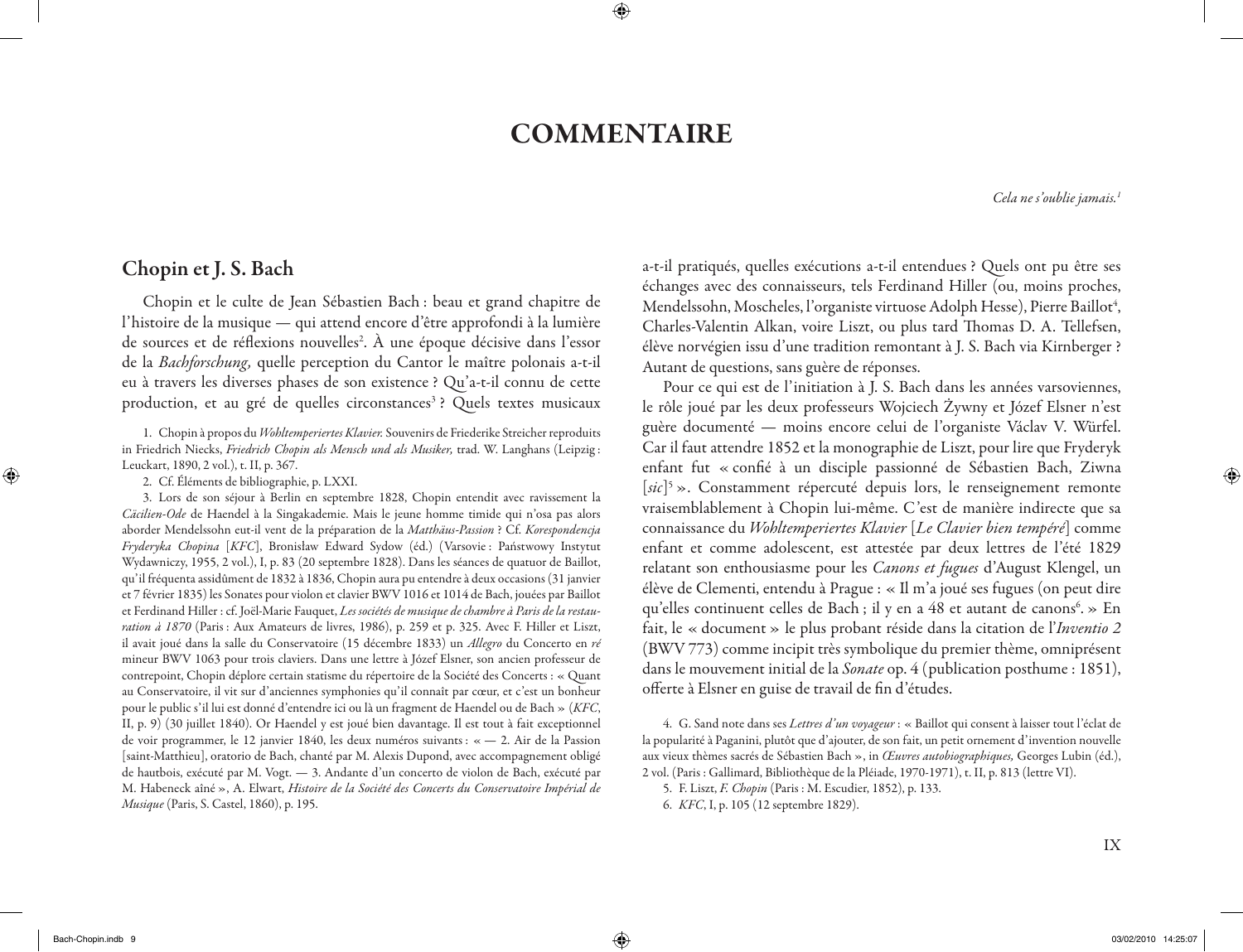## Appendix I

Two letters from E. Martin-Chazaren to Édouard Ganche

#### Letter 1

Grenoble. Montée de Rabot 14 / l / 27

#### Monsieur,

*It is with pleasure that I share with you the few recollections I have concerning the lessons my mother had with Chopin.*

*I am now very sorry not to have gathered more when it would have been easy. Fortunately, I have found one very precise indication in the memoirs left by my grandfather, Mr. Chazaren, who served as head of the Grenoble Post Office from 1839 until 1850—I am transcribing the relevant passages. I should first point out that my mother was already remarkably talented at age 14, even though she had only had mediocre provincial teachers.*

*"At that point, Liszt, the celebrated pianist, arrived in Grenoble to present himself at a concert—On the day of the concert the theater auditorium proved too small—That was 26 years ago today (it was in July 1844) and I can still hear that William Tell Overture (by Rossini), so felicitously transcribed, so brilliantly executed by that great artist. Liszt was staying at the Hôtel des trois dauphins. I wrote to him requesting an interview which was graciously granted—I explained the situation to Liszt. He listened to me with genuine interest—I will go to your house tomorrow, I will hear your daughter—The following day came; Liszt was prompt and Pauline, to my great joy, played with consummate bravura the various different pieces she was asked to play—I will return, said Liszt to us—without expressing any other judgment—He did return, but this time for an in-depth lesson with the young performer—I had an appointment with Liszt on the eve of his departure for Lyons—I am recording here in precise terms the substance of a conversation which resulted in a very expensive decision—As things stand, your daughter could become a good* 

*piano teacher quite quickly—but a musical disposition such as hers deserves better.—Are you in a position to make a financial sacrifice?—My only income is my salary—and my family comprises 6 members... as for savings, alas! we have debts...—I am on my way back to Germany. I am not sure when I will be back in Paris. I like your family. I would happily have taken on the musical development of your Pauline… and of course, without letting any material considerations stand in the way—Chopin! the king of the playing of the soul,*<sup>78</sup> *my friend, the great pianist Chopin, lessons with him are what the young girl needs!—After being guided by Chopin, this musical talent, which cries out to be developed further, would gain so much in value! Go deeper into debt. You must. The money you will spend in that way will eventually yield a thousand per cent, I predict it. I acceded to Liszt's enthusiastic entreat—I went deeper into debt. The result, in terms of progress, matched the prediction of the celebrated artist."*

78. The phrase, borrowed by Liszt in 1845, was a widespread *topos* in the Parisian world. Balzac used it in a famous passage from *Ursule Mirouët* (a novel written in June-July 1841 and published in 1842): "That fine genius is less musician than a soul which makes itself felt, and communicates itsef through all species of music, even simple chords." (Honoré de Balzac, *Ursula*, trans. Katharine Prescott Wormeley, cited from www.gutenberg.org./etexte/1223; see J.-J. Eigeldinger, *Chopin vu par ses élèves,* 363)*.* Here Balzac echoes the words of the Marquis de Custine, writing to Chopin on the day after his concert at Pleyel's (26 April 1841): "Indeed it is not the piano you play, you play from your soul" (see Eigeldinger, *Chopin*, 364). Custine coined this phrase. An admirer and pupil of Chopin, the young Countess Elizavieta Sheremetev repeats it in her private diary: "Friday 30/11 [November 1841]. At 4 p.m. Chopin arrived, gave his lesson, and then played his nocturnes and mazourques. One could have fallen on one's knees: he played from the soul! — the way he gives the piano a soul is unheard of; we were deeply impressed." (Moscow, Russian State Artistic and Literary Archives). Music critics had a role in disseminating different variants of this *topos*, for example when Maurice Bourges reviewed Chopin's second concert, on the rue Rochechouart (21 February 1842): "[...] The seductive pianist who can make his fingers speak a prestigious language and pours his entire, burning soul into this truly complete execution" ("Soirée musicale de M. Chopin," *Revue et Gazette musicale de Paris,* 27 February 1842, 82). It recurs more or less in Berlioz's superb obituary, when he evokes Chopin at the piano: "In such ardent and melancholic reveries he loved to give voice to his soul" ("Mort de Chopin," *Journal des Débats,* 27 October 1849). Phrases such as "poet of the piano," "a soul manifesting itself at the piano," or "an angel playing the piano," are other variations on a theme common in Paris at the time: in other words, it was not an invention of Liszt.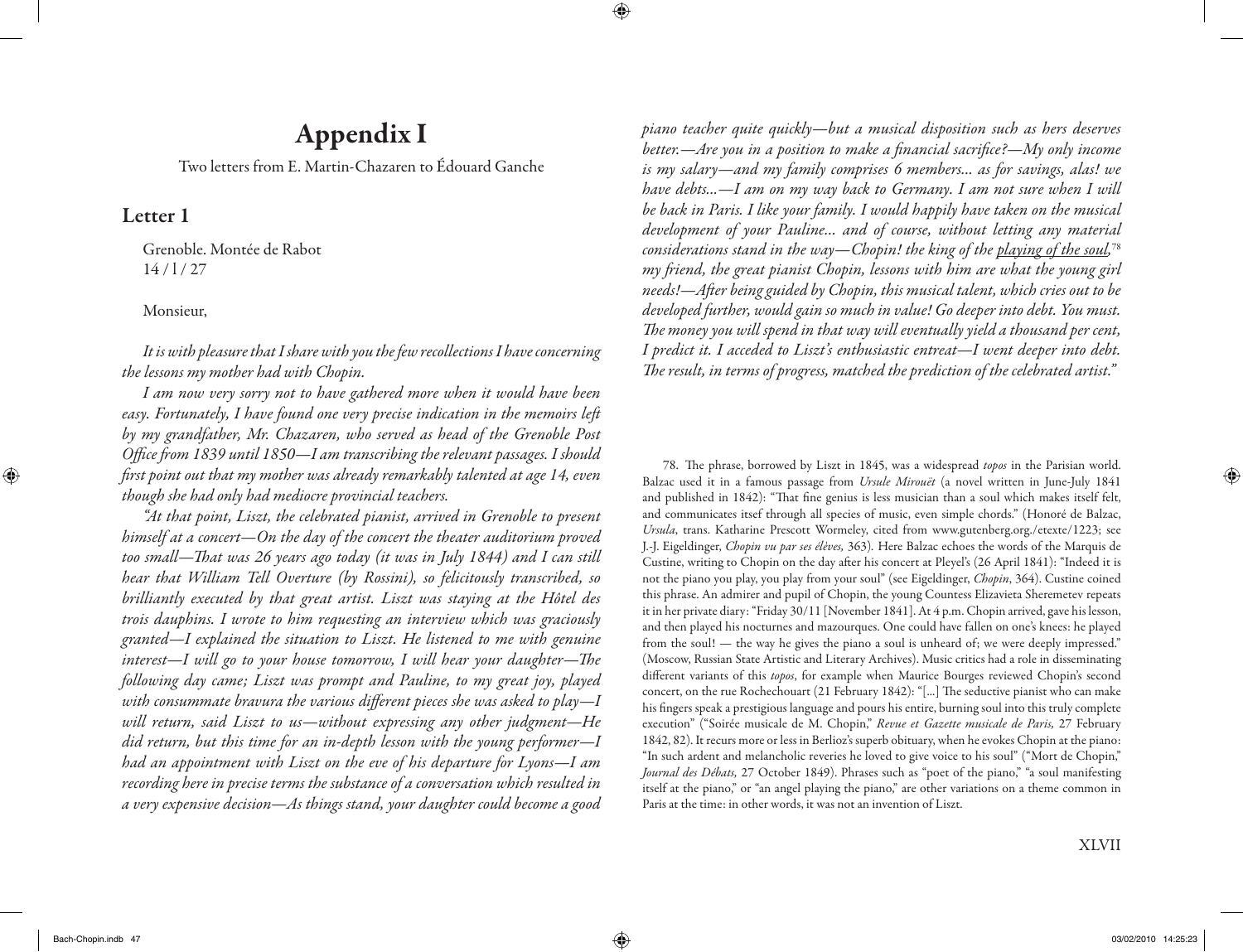czerwonym ołówkiem ponad mocnymi częściami taktów 77–80 w *Preludium* nr 3 (partia lewej ręki). Podobnie oznaczone są dwie dominantowe nuty pedałowe w drugiej części tegoż *Preludium* (t. 63, 67, 71 i 87–89); są one dodatkowo wzmocnione słowem *sol* dopisanym pod linią basu, po którym następuje przeciągnięta przez pięć taktów (t. 97–101) falista linia oraz poprawka ósemek na ćwierćnuty (t. 99 i 101), z których druga przesunięta jest na wysokość pierwszej (zob. poniżej przykład muzyczny II, 1a+b). Nie ma natomiast jasności, co oznacza asterysk w *Preludium* nr 4, zapisany w partii prawej ręki u szczytu arpeggio na czwartej części t. 3 (w tym miejscu Chopin nie przepisał akcentu podanego przez Czernego). Kreska zapisana ołówkiem w *Fudze* nr 6 (t. 7, trzecia część taktu) może oznaczać zakończenie trylu w lewej ręce jednocześnie z ostatnią szesnastką w ręce prawej.

Choć sprawa dotyczy aspektu ściśle tekstowego, warto zauważyć, że Chopin nie przedłuża w *Preludium* nr 21 dźwięku *b* w partii lewej ręki ponad ostatni takt, jak to się dzieje w wersji Simrocka (powielonej następnie w edycjach Janet & Cotelle oraz M. Schlesinger) – Czerny dubluje natomiast to *b* w dolnej oktawie.

#### "Analityczne" oznaczenie wejść głosów w fugach

Wiemy, iż Chopin miał w zwyczaju w czasie lekcji zwracać uwagę uczniów na strukturę studiowanych utworów, ukazując ich "szkielet", wedle wyrażenia jednej z uczennic<sup>63</sup>. Nie zachowała się na ten temat żadna pisemna wypowiedź samego Chopina. Lecz partytura Pauline Chazaren rzuca nowe światło na tę kwestię poprzez nieznany do tej pory zapis Chopina w jedenastu utworach, sygnalizujący wejście poszczególnych głosów. Autorstwo tych rękopiśmiennych znaków nie budzi wątpliwości: we wszystkich fugach zapisane są identyczną kreską i tym samym ołówkiem, których użyto do zapisu pozostałych adnotacji. Interesujące nas tu znaki pojawiają się w *Preludium* nr 7 (o charakterze ricercaru i podwójnej fugi)64 oraz *Fugach* nr

63. *Chopin w oczach swoich uczniów*, *op. cit.*, s. 87.

64. W *Preludium* nr 7 laski nut poprawione granatowym atramentem (t. 11–17, 20–21, 29–30) nie tyle podkreślają nieokreślony charakter gatunkowy utworu, co uściślają prowadzenie głosów.

8, 12, 16, 17, 18, 19, 20, 22, 23 i 24. Są to zaś w całym zeszycie kompozycje najbardziej zawiłe z punktu widzenia kontrapunktu: pojawiają się w nich tematy w raku, inwersji i augmentacji, tematy chromatyczne, fugi pięciogłosowe lub z dwoma kontratematami, wejścia tematów w stretcie lub wszelkiego rodzaju kanonach, podwójne kontrapunkty itd. W *Fudze* nr 4, której faktura jest znacznie przejrzystsza, Chopin ogranicza się do przepisania od t. 25 akcentów Czernego, które pomagają w rozpoznaniu wejść głosów; sam zaś sygnalizuje wejście drugiego tematu za pomocą łuku rozpiętego ponad górnym głosem (t. 35–37). To samo czyni w *Preludium* nr 7 w t. 25–26 i n. Można wyobrazić sobie mistrza kreślącego wszystkie te znaki w trakcie wykonania lub komentowanej lektury partytury – a nie przy stole – w celu ukierunkowania pracy swego ucznia. Sześć znaków zanotowanych przez Chopina – i z pewnością przez niego wymyślonych – to:

– krzyżyk określający wejście tematu lub odpowiedzi65 (*Fugi* nr 8, 12, 16, 17, 18, 19, 20, 22, 23, 24);

– koniec ekspozycji tematu lub odpowiedzi sygnalizowany krzyżykiem otoczonym rombem (*Fuga* nr 8), częściej zaś kwadratem (*Fugi* nr 12, 19 i 20), a także krzyżykiem w kwadracie (*Fuga* nr 20); te różne znaki mają to samo znaczenie i bywają użyte nawet w tym samym utworze (*Fuga* nr 20);

– inwersja tematu sygnalizowana jest znakiem (*Fugi* nr 8 i 20);

– augmentacja tematu oznaczona jest znakiem (*Fuga* nr 8).

Jak widzimy, nie chodzi tu o muzyczne "analizy" w ścisłym sensie tego słowa: wymienione symbole pojawiają się jako wskazówki ułatwiające pragmatyczne rozpoznanie wejść tematów i odpowiedzi – Chopin nie oznacza zresztą pojawienia się wszystkich tematów. Wybiera tu zatem podejście praktyczne, uzależnione od okoliczności, a nie systematyczne. Daje się to zauważyć także dzięki zmianie znaku końca tematu lub odpowiedzi w przebiegu zeszytu, każącym przypuszczać, że praca ucznia przebiegała w kilku fazach. Nie wiemy jednak, jak to wskazywałem powyżej, czy praca ta przebiegała zgodnie z kolejnością preludiów i fug w *Das wohltemperirte Clavier*.

<sup>65.</sup> Współczesna terminologia jest zbieżna z użytą przez Cherubiniego w jego pracy *Cours de contrepoint et de fugue* (wyd. II, Paryż: Heugel & Cie b.d.), napisanej na użytek Konserwatorium Paryskiego. Chopin zamówił egzemplarz tej pracy do Nohant w lecie 1841 r.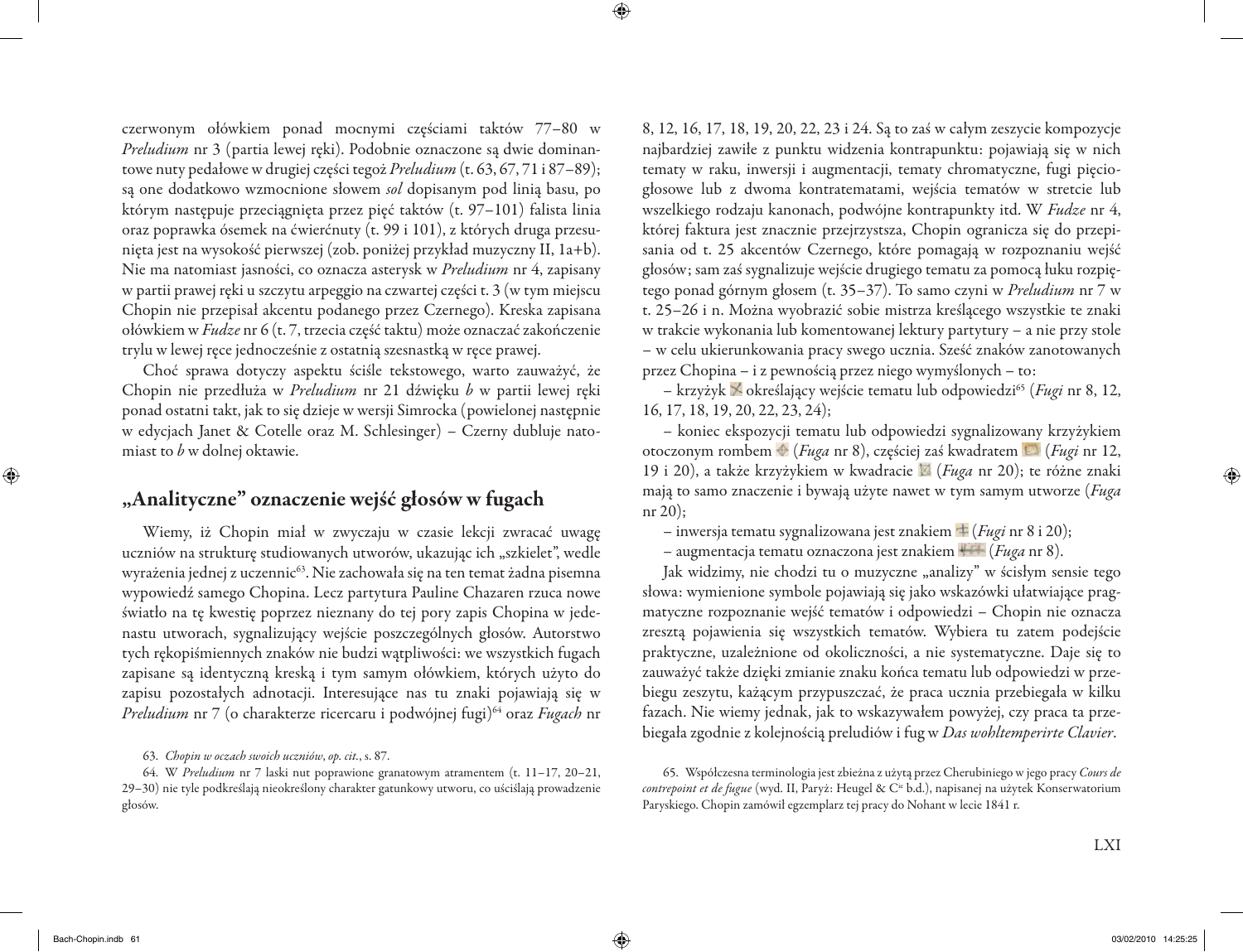







1169.18

[31]